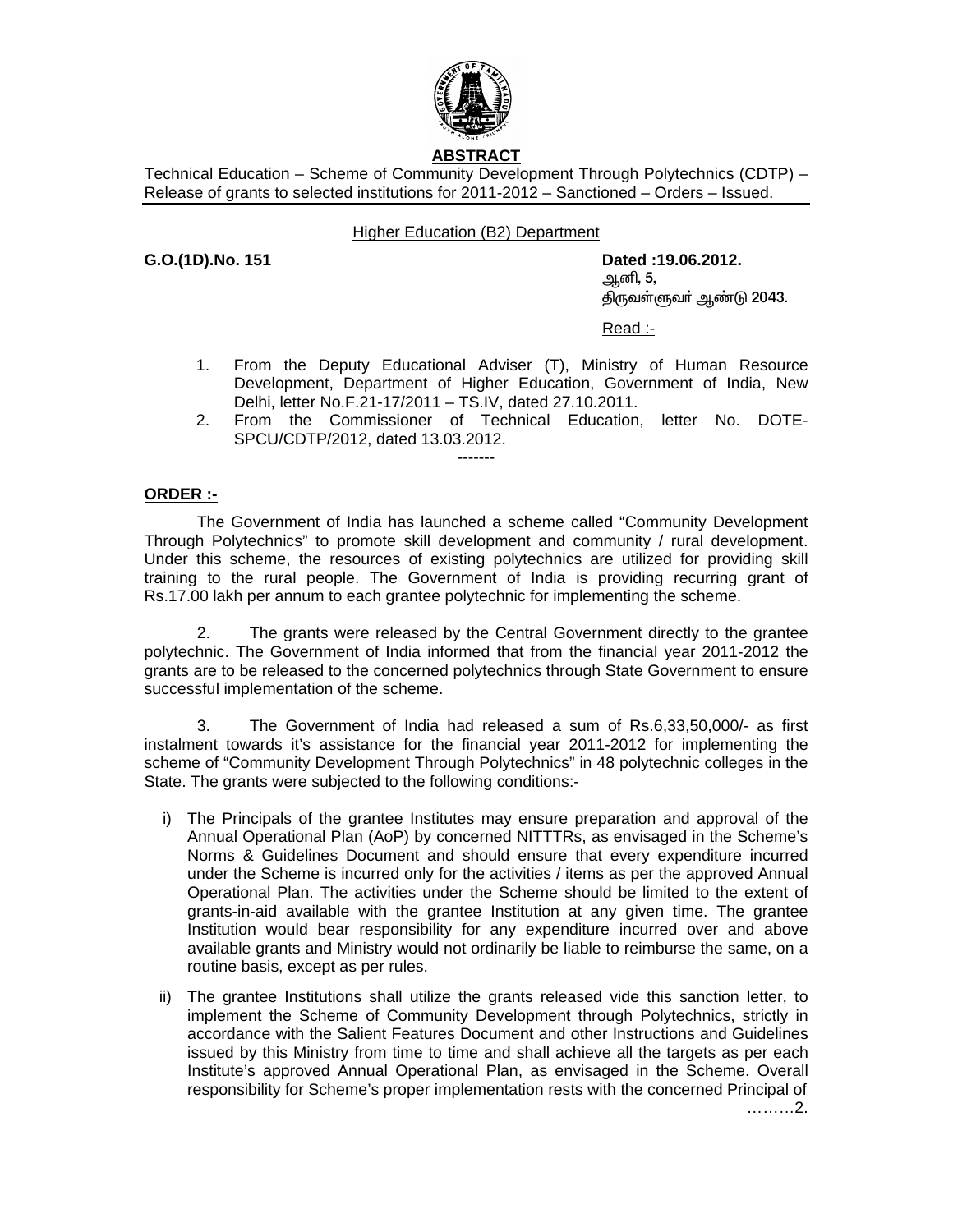the Polytechnic. The suggested targets for the major activities of the Scheme are as follows:-

- a) Short term non-formal skill development courses 600 trainees p.a.
- b) Technology Transfer activities 05 Technologies with at least 50 beneficiaries p.a.
- c) Minimum 5 Technical and Support Services Camps per annum per polytechnics
- d) Extension Centres to be established 05 10 locations.
- iii) On completion of training courses, the Polytechnic concerned should provide necessary guidance and assistance to the Trainees for their employment / self employment. Towards this end the programmes to be implemented under the Scheme, should be selected after careful assessment of the local needs through need assessment surveys, linkages with local industry etc.
- iv) All project staff should be engaged only as prescribed in the Scheme's Salient Features Document and the Principal of the Polytechnic must make clear to prospective contract employees at every stage of the recruitment, including in Public notices, Interview, contract etc. that the employment offered is purely temporary and under a project, approved for implementation on an annual basis.
- v) The accounts of the grantee Institutions shall be open to inspection by the sanctioning authority (or it's representative) and audit, both by the Comptroller and Auditor General of India under the provision of CAG (DPC) Act 1971 and internal audit by the Principal Accounts Office of the Ministry, whenever the Institution is called upon to do so;
- vi) The above Institutes are required to utilize the assets accumulated under the erstwhile Scheme of Community Polytechnics, to implement the new Scheme. The grantee Institution shall maintain a year wise Register of Assets, listing assets acquired with the grants released under the above mentioned Scheme, as well as assets under the old Scheme of Community Polytechnics, in the prescribed General Financial Rules, 2005 Form GFR-40 & 41. Assets acquired wholly or substantially out of the grants shall not without the prior sanction of the Government of India, be disposed, encumbered or be organized for any purpose other than for which it is sanctioned;
- vii) The institutions shall furnish regularly, Quarterly Financial Reports, giving item-wise details of the recurring and non recurring expenditure incurred, and unspent Recurring and Non-Recurring grants available at the close of the quarter, to the concerned National Institute of Technical Teachers Training and Research (NITTTR) of their Region, within 10 days of the close of the quarter. The principal of the grantee institution will be responsible for any delay or stoppage in release of recurring grants, if eligible, in subsequent years, due to delay / failure of the Polytechnic to submit the required information, within prescribed time limits;
- viii) The institutions shall furnish a Half-yearly Physical Progress Report, in prescribed format, on the physical progress achieved under the Scheme's activities in the previous Half-Year, to the concerned NITTTR of their Region.
- ix) It is informed that for the financial year 2011-2012, as the grant will be released through the concerned State / UT Government, UCs for grants released from 2011-2012 will be submitted by the respective State / UT Governments. The UC issued by the State / UT Government may be accompanied by the audited accounts and physical progress report on utilization of the grant, submitted by the concerned polytechnic. It is requested that the State Government may kindly issue a separate UC for each grantee polytechnic, to ensure that release of grants to better performing

........3.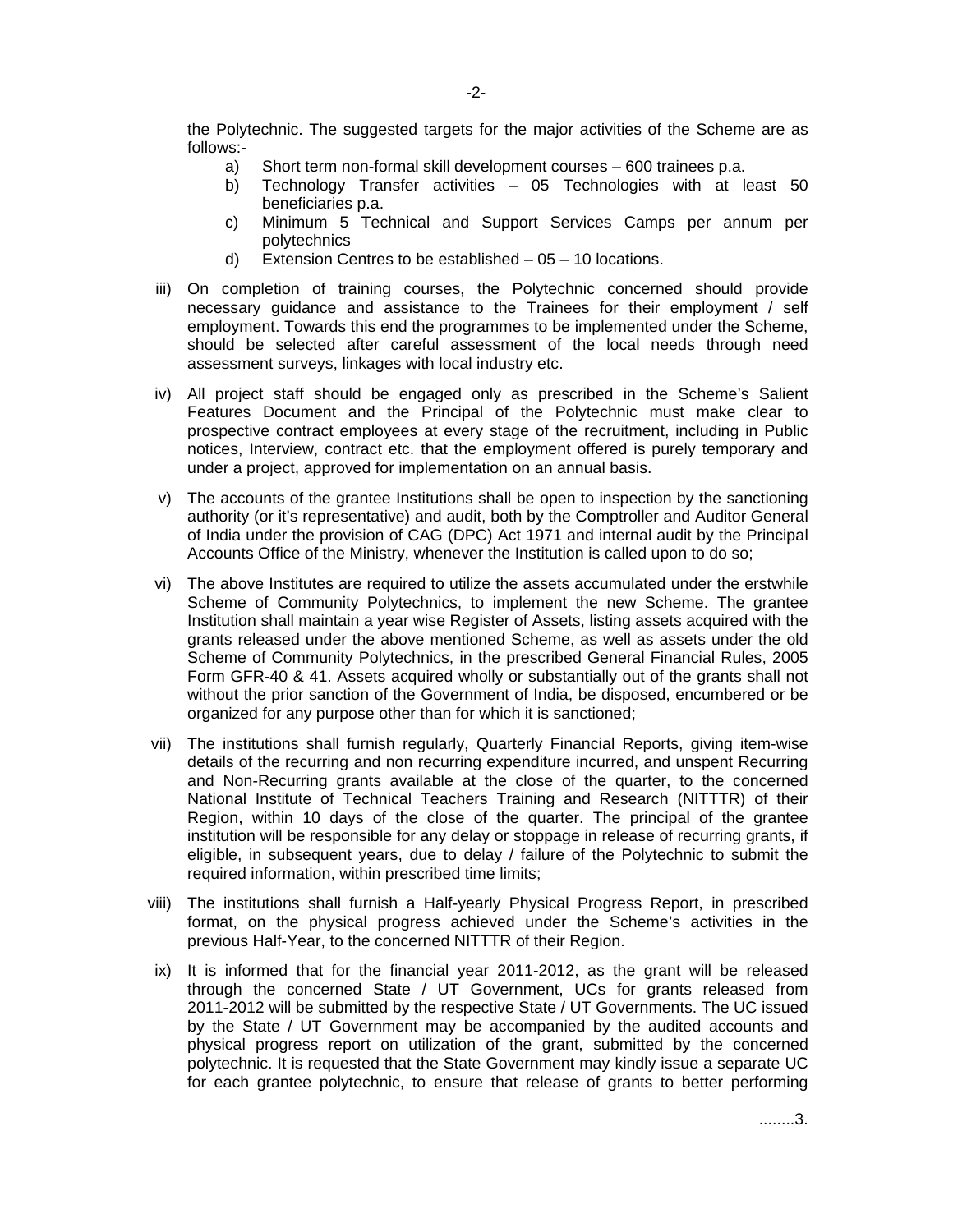polytechnics are not held up due to some other polytechnics not submitting UCs on time. The State Government is required to submit the UC for above grant by the close of financial year (31.03.2012), as per General Financial Rules, 2005 and further recurring grant can be released only after receipt of the UCs of previous year.

- x) The institutions shall maintain separate subsidiary accounts for the grants received under the above mentioned Scheme and each grantee shall furnish to the concerned State Government, latest by 31.03.2012, an Utilization Certificate (UC) in the prescribed form GFR-19A, supported by the Audited Statement of Accounts (SoA), in prescribed format, duly signed by the authorized auditor of the institution and countersigned by the Principal / Director of the institution, to the effect that the grant-inaid (GIA) has been utilized for the purpose for which it was sanctioned. The GIA in respect of the next financial year, if eligible, shall be released only after the Ministry has satisfied itself, that the grantee Institution has properly utilized the grants released.
- xi) At the close of the financial year, each Grantee should also furnish an Annual Physical Achievement Report (PAR), duly signed by the Principal and to be attached with the UC, listing the achievements of the previous financial year, under all activities of the Scheme, including therewith, reasons for shortfall, if any, in achieving the targets prescribed in the Annual Operational Plan, and corrective action proposed;
- xii) The Principal / Director of each grantee Institution should submit, within 10 days of the close of financial year i.e.  $10<sup>th</sup>$  April 2012, a one page summary report on the estimated total expenditure in the previous financial year, and the unspent closing balance of grant available as on  $31<sup>st</sup>$  March 2012, separately for Recurring and Non-recurring grants. This report must be communicated to the Ministry / concerned NITTTR, by Fax / Email / Post. The Principal of the grantee institution will be responsible for any delay or stoppage in release of recurring grants, if eligible, in subsequent years, due to delay / failure of the Polytechnics to submit the required information, within prescribed time limits;
- xiii) The Ministry will be at liberty to blacklist those Institutions, which do not submit the Utilization Certificate within the prescribed time, from any future grant, subsidy or other financial support from Government and also to publish a list of such Institutes on it's website;
- xiv) In future grants will be released to the institute only after they have satisfied the Ministry that adequate provisions for representation of SCs/STs has been made in their constitution and these are being followed in equal practice in filling up of vacancies reserved for SC/ST candidates every year.
- xv) The organization shall fully implement Official Language Policy of the Union Government i.e. the organization shall fully comply with the Official Language Act, 1963 and Official Language (use for the official purposes of the Union) Rules, 1976 etc.

 4. The GOI has requested the State Government to transfer the sanctioned funds to the Technical Education Department at the earliest for onward release to the concerned Polytechnics. It has also requested to make expenditure of central grants strictly as per the conditions mentioned in the sanction letter and to submit the progress report regularly.

 5. The Government after careful consideration sanction a sum of Rs.633.50 lakh to the Commissioner of Technical Education, so as to draw and disburse the grants-in-aid as released by the GOI to the Polytechnic Colleges mentioned in the Annexure to this order.

.......4.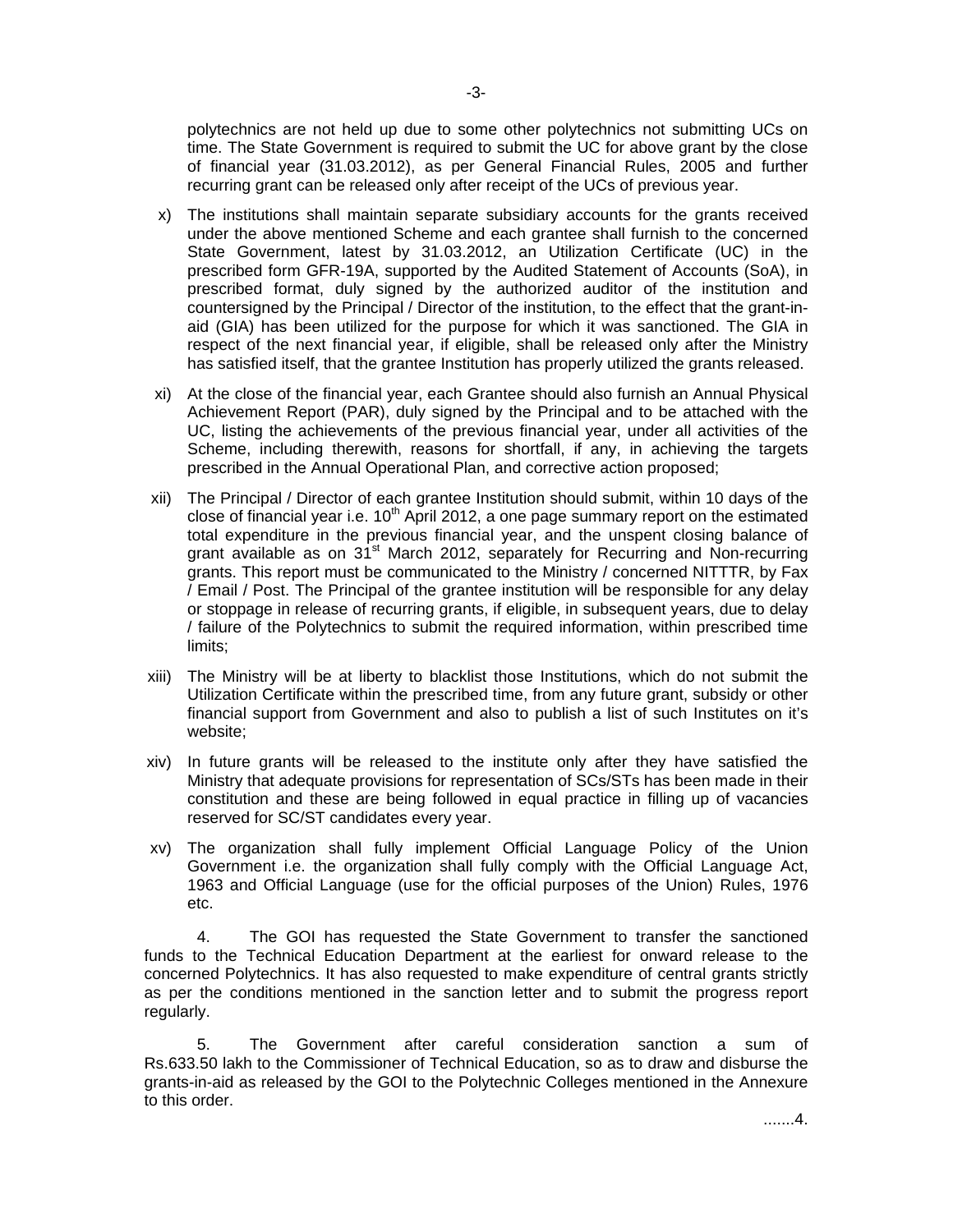6. The expenditure sanctioned in Para 5 above shall be detailed to the following heads of account:-

1) SCP (Rs.95.08 lakh)

 2203 – 00 – Technical Education – 789 Special Component Plan for Scheduled Castes – Schemes in the Twelfth Five Year Plan – III Centrally Sponsored – SA Community Development Through Polytechnics under National Mission on Skill Development – 09 Grants-in-Aid – 03 Grants for Specific Schemes. (DPC 2203 00 789 SA 0932)

2) TSP (Rs.44.29 lakh)

 2203 – 00 – Technical Education – 796 Tribal Area Sub-Plan – Schemes in the Twelfth Five Year Plan – III Centrally Sponsored – SA Community Development Through Polytechnics under National Mission on Skill Development – 09 Grants-in-Aid – 03 Grants for Specific Schemes. (DPC 2203 00 796 SA 0937)

3) General (Rs.494.13 lakh)

 2203 – 00 – Technical Education – 800 Other Expenditure – Schemes in the Twelfth Five Year Plan – III Centrally Sponsored – SA Community Development Through Polytechnics under National Mission on Skill Development – 09 Grants-in-Aid – 03 Grants for Specific Schemes. (DPC 2203 00 800 SA 0936)

 7. This order issues with concurrence of Finance Department vide it's U.O. No.33096/Edn-I/2012, dated 19.06.2012.

### (BY ORDER OF THE GOVERNOR)

## T.S.SRIDHAR, ADDITIONAL CHIEF SECRETARY TO GOVERNMENT

To:-

The Commissioner of Technical Education, Chennai-25.

The Secretary to GOI, MHRD, Department of Higher Education, Shastri Bhavan, New Delhi.

The Deputy Educational Adviser, MHRD, GOI, Department of Higher Education, Shastri Bhavan, New Delhi.

The Principals of concerned Polytechnic Colleges. (through the Commissioner of Technical Education, Chennai.)

The Commissioner of Treasuries and Accounts, Panagal Building, Saidapet, Chennai-15.

The Accountant General, Chennai-18/35.

The Pay and Accounts Officer, Chennai-35.

The Pay and Accounts Officer, Chennai – 79.

The Pay and Accounts Officer, Madurai.

The concerned District Treasury Officers.

Copy to:-

The Secretary to Chief Minister, Chennai-9.

The Principal Secretary to Government, Finance Department, Chennai-9.

The Secretary to Government, Finance (Expenditure) Department, Chennai-9.

The Special PA to Minister (Higher Education), Chennai-9.

The Special PA to Minister (Finance), Chennai-9.

The Finance (Edn-I/BG-I/BG-II) Department, Chennai-9.

The Planning, Development and Special Initiatives Department, Chennai-9.

The Private Secretary to Additional Chief Secretary to Government, Higher Education Department, Chennai-9.

National Informatics Centre, Chennai-9.

SF/SC.

//Forwarded/By Order//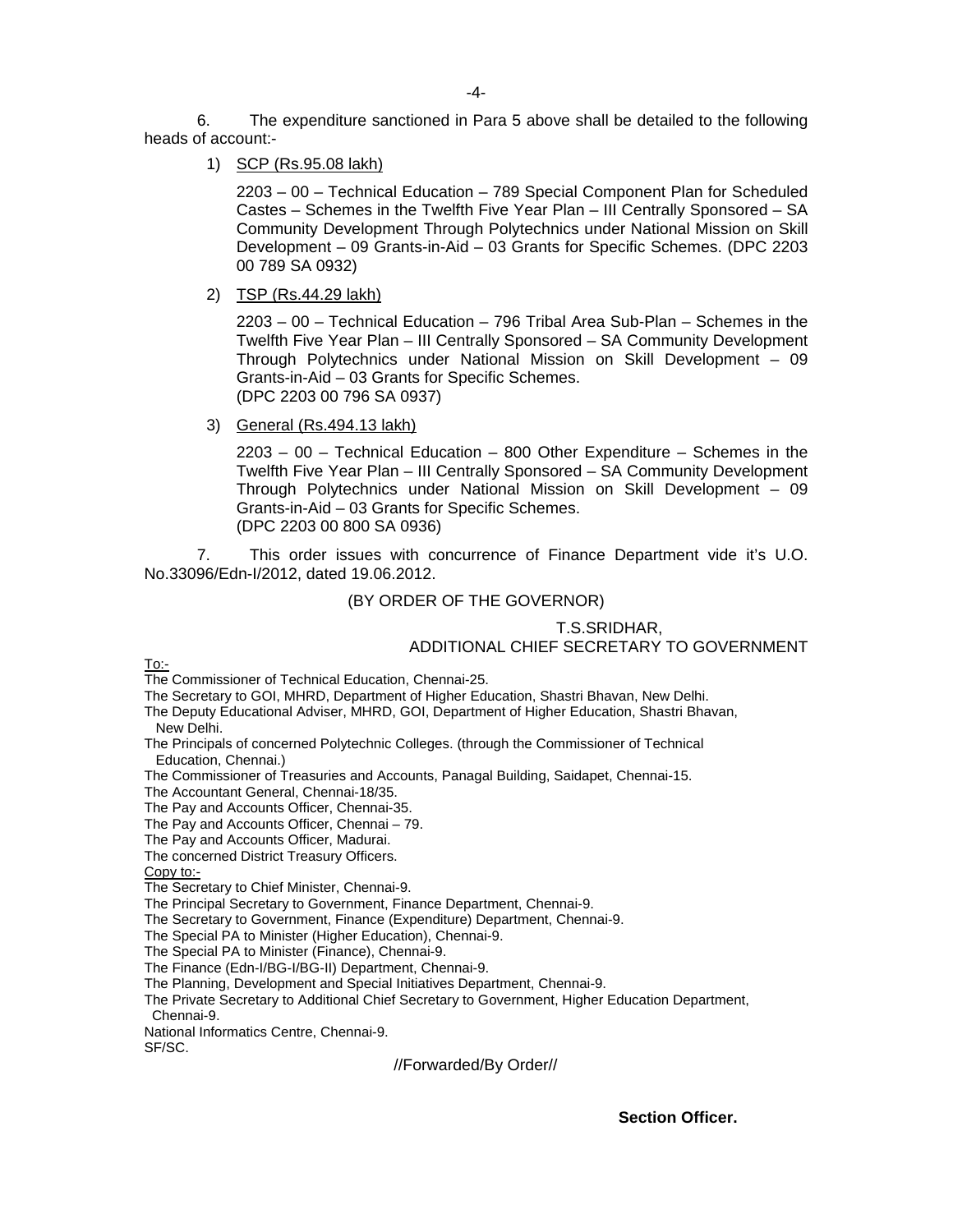## **[G.O.(1D).No.151, Higher Education (B2) Department, Dated 19.06.2012.]**

# SI. Name of the Institutions **Configuration** Crants-in-Aid **No. No. No. CONFING CONFING CONFING CONFING CONFING CONFING CONFING CONFINGLY** General SCP **TSP** Total 1 Sri Ramakrishna Mission Vidyalaya Polytechnic College, Coimbatore-641 020. 10.53 2.02 0.95 13.50 2 Naniappa Institute of Rural Development & Narijappa institute of Kural Development  $\alpha$  | 13.65  $|$  2.62 | 1.23 | 17.50 3 GRG Polytechnic College, Coimbatore-641 107. 9.75 1.87 0.88 12.50 4 Annamalai Polytechnic College, Annamalar Polytechnic College,<br>Sivagangai-630 102. 2.34 0.45 0.21 0.21 3.00 5 Bhaktavatsalam Polytechnic College, Briaktavatsalarii Polytechnic College,<br>Kachipuram-631 552. 17.00 6 A.M.K. Technological Polytechnic College, (Old Name Kothari Institute of Integrated Rural Development & Technology), Thiruvallur-602 103. 12.09 2.32 1.09 15.50 7 Sriram Polytechnic College, Uniam Tolytechnic College,  $\begin{vmatrix} 10.53 & 2.02 & 0.95 \\ 0.95 & 13.50 & 1 \end{vmatrix}$ 8 Mohamed Sathak Polytechnic College, Monamed Samak Polytechnic College, [2010] [2015 | 2016 1.87 | 2.50 | 2.50 | 12.50 | 2.50 | 2.50 | 2.50 | 2.50 | 9 Rajagopal Polytechnic College, Rajagopai Polytechnic College, [2001] [2015] [2015] [2016] [2016] [2016] [2016] [2016] [2016] [2016] [2016] [2<br>Vellore-632 602. 10 Thanthai Periyar EVR Govt. Polytechnic Thanmart enyar Evit Govt. Forytechnic (19.75 1.87 0.88 12.50 11 Nachimuthu Polytechnic College, Nachimumu Polytechnic College,<br>Coimbatore-642003. | 11.31 | 2.18 | 1.01 | 14.50 12 Thiagarajar Polytechnic College, Thiagarajar Folytechnic College, [2001] [2013] 8.58 [2013] 1.65 [2013] 0.77 [2013] 11.00 13 KS Rangasamy Institute of Technology, No Kangasaniy insilale of Fechnology,  $\begin{vmatrix} 15.99 & 3.08 & 1.43 \end{vmatrix}$  20.50 14 SSM Polytechnic College (Old Name SSM Institute of Textile Technology & Polytechnic College), Namakkal-638 183. 12.09 2.33 1.08 15.50 15 Government Polytechnic College, Udhagamandalam-643 006. <sup>201</sup> | 10.53 | 2.03 | 2.03 | 13.50 16 NPA Centenary Polytechnic College, The Nilgiris-643 217. (2010) 1997, The Nilgiris-643 217. 17 Tamil Nadu Polytechnic College, Tamili Nadu Polytechnic College,<br>Madurai-625 011. 1.35 | 1.35 | 1.35 | 9.00 18 Government Polytechnic College for Government Folytechnic College for  $\begin{vmatrix} 9.75 & 1.88 & 0.87 \end{vmatrix}$  12.50 19 Bharathiyar Centenary Memorial Women's Polytechnic College, Thoothukudi-628 902. | 6.24 | 1.20 0.56 | 8.00

# **A N N E X U R E**

……2.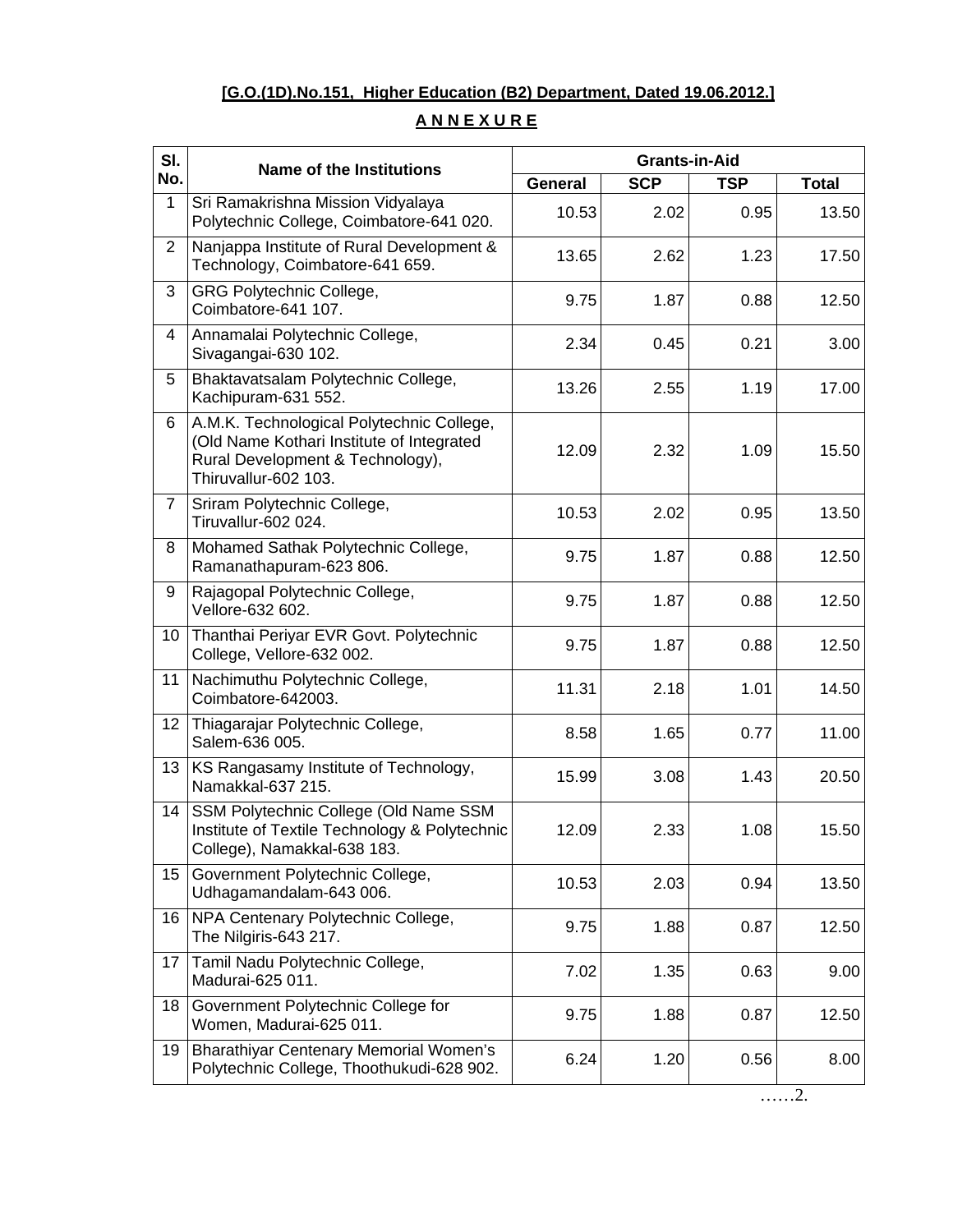| 20 | Periyar Centenary Polytechnic College (Old<br>Name Periyar Centenary Girls Polytechnic),<br>Thanjavur-613 403. | 13.65 | 2.63 | 1.22 | 17.50 |
|----|----------------------------------------------------------------------------------------------------------------|-------|------|------|-------|
| 21 | Arasan Ganesan Polytechnic College,<br>Virudhunagar-626 130.                                                   | 5.85  | 1.13 | 0.52 | 7.50  |
| 22 | Dr. Dharmambal Government Polytechnic<br>College for Women, Chennai-600 113.                                   | 10.92 | 2.10 | 0.98 | 14.00 |
| 23 | Thanthai Roever Institute of Polytechnic<br>College, Perambalur-621 212.                                       | 25.74 | 4.95 | 2.31 | 33.00 |
| 24 | Thai Moogambigai Polytechnic College,<br>Thiruvallur-600 107.                                                  | 12.48 | 2.40 | 1.12 | 16.00 |
| 25 | Meenakshi Ammal Polytechnic College,<br>Kanchipuram-603 406.                                                   | 12.48 | 2.40 | 1.12 | 16.00 |
| 26 | Seethaiammal Polytechnic College,<br>Madurai-625 020.                                                          | 11.70 | 2.25 | 1.05 | 15.00 |
| 27 | KL Nagasamy Memorial Polytechnic<br>College, Madurai-625 009.                                                  | 9.75  | 1.88 | 0.87 | 12.50 |
| 28 | Thangam Muthu Polytechnic College,<br>Theni-625 604.                                                           | 16.38 | 3.15 | 1.47 | 21.00 |
| 29 | MSP Velayutha Nadar Lakshimithaiammal<br>Polytechnic College, Tirunelveli-627 808.                             | 11.31 | 2.18 | 1.01 | 14.50 |
| 30 | Seikalathur Kamatchi Amman Polytechnic<br>College, Sivagangai-630 606.                                         | 10.92 | 2.10 | 0.98 | 14.00 |
| 31 | Ramu-Seetha Polytechnic College,<br>Virudhunagar-626 106.                                                      | 11.70 | 2.25 | 1.05 | 15.00 |
| 32 | Meenakshi Krishnan Polytechnic College,<br>Kanchipuram-600 075.                                                | 8.97  | 1.73 | 0.80 | 11.50 |
| 33 | ADJ Dharmambal Polytechnic College,<br>Nagapattinam-611 001.                                                   | 9.75  | 1.88 | 0.87 | 12.50 |
| 34 | Government Polytechnic College for<br>Women, Coimbatore-641 044.                                               | 10.14 | 1.95 | 0.91 | 13.00 |
| 35 | Government Polytechnic College,<br>Kanyakumari-629 004.                                                        | 11.31 | 2.18 | 1.01 | 14.50 |
| 36 | Muthayammal Polytechnic College,<br>Namakkal-637 408.                                                          | 12.48 | 2.40 | 1.12 | 16.00 |
| 37 | Government Polytechnic College,<br>Coimbatore-641 014.                                                         | 8.58  | 1.65 | 0.77 | 11.00 |
| 38 | Government Polytechnic College,<br>Krishnagiri-635 001.                                                        | 9.75  | 1.88 | 0.87 | 12.50 |
| 39 | Government Polytechnic College,<br>Pudukkottai-614 616.                                                        | 9.75  | 1.88 | 0.87 | 12.50 |
| 40 | Government Polytechnic College,<br>Tiruchirappalli-620 022.                                                    | 9.75  | 1.88 | 0.87 | 12.50 |
| 41 | VLB Janakiammal Polytechnic College,<br>Coimbatore-641 042.                                                    | 6.63  | 1.28 | 0.59 | 8.50  |
|    |                                                                                                                |       |      |      |       |

……3.